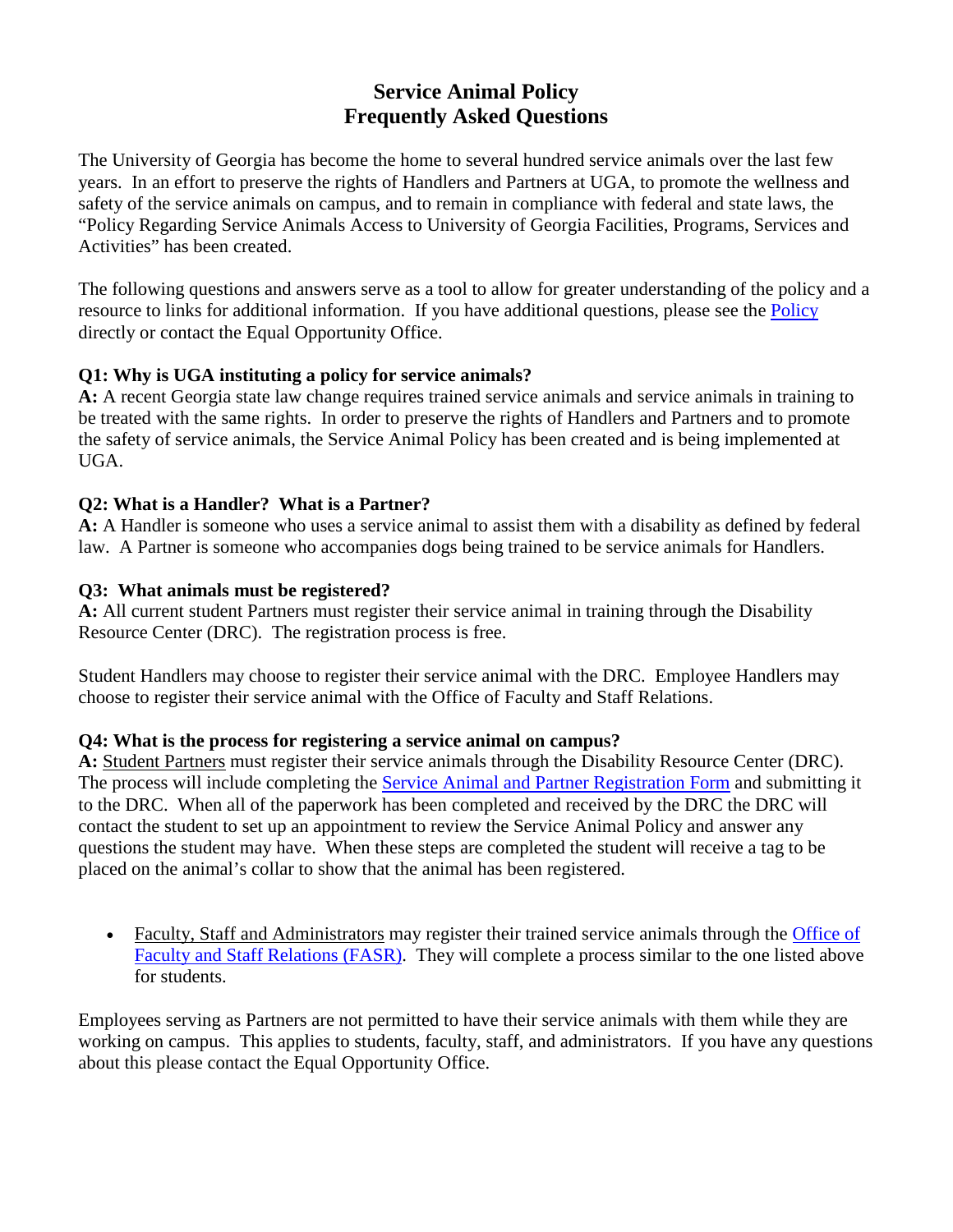| <b>Handler/Partner Type (all UGA</b><br>campuses and locations) | <b>Link to Form or Policy</b>                                                                              |
|-----------------------------------------------------------------|------------------------------------------------------------------------------------------------------------|
| Student                                                         | https://drc.uga.edu/connect/service-animal-<br>registratiohr.uga.edun/registering-service-animals-training |
| Student (residential - on campus)                               | http://www.uga.edu/housing/staff/assignments/service-animal-<br>agreement-form.pdf                         |
| UGA employee                                                    | http://www.hr.uga.edu/disability-services-accommodations                                                   |
| Retiree (UGA or USG institution)                                | http://www.hr.uga.edu/disability-services-accommodations                                                   |
| For Policy Questions or Concerns                                | http://www.uga.edu/eoo/policies/pdfs/ServiceAnimalPolicy.pdf                                               |

## **Q5: How would I know if a Handler or Partner registered their animal?**

A: Partners will be required to show identification from the agency assigning their service animal. When this happens, the service animal will receive a tag to wear on their collar. Members of the UGA Community (including faculty, staff, students, etc.) may request that the Handler/Partner show the dog tag as proof of registration at UGA. The registration process through the DRC or FASR ensures that the animal has been assigned to the Partner through a qualified service animal agency. In addition, Partners may also be asked to show proof of identification and should do so upon demand or reasonable request by an official of the University of Georgia.

In the event that a service animal will no longer be utilized on campus, the Partner should return the tag to either the DRC or the FASR.

## **Q6: Where can I find the Service Animal Policy?**

**A:** The UGA Service Animal Policy can be found [here.](http://www.uga.edu/eoo/policies/pdfs/ServiceAnimalPolicy.pdf)

## **Q7: As a faculty member, what should I do if a service animal is disrupting my class?**

**A:** Please address your concern with the student Handler or Partner requesting that they address the disruptive behavior. If the student is unable to control the animal, faculty and staff members may ask the student to remove the animal. The policy states "Handlers and Partners are required to remove a Service Animal that is unruly or disruptive (e.g. biting or attempting to bite, barking, running around, jumping at or up on people or other excessive physical activity that goes beyond repositioning itself on the down stay), or may be directed to do so by any UGA faculty or staff member…"

In addition, the policy states that "A Handler or Partner with a Service Animal that appears to be ill may be asked to remove the Service Animal from UGA Facilities by UGA faculty or staff".

If you have discussed your concern with the Handler/Partner and the issue persists, you may wish to contact the Equal Opportunity Office (EOO) to determine the most appropriate next steps or to report a policy violation.

#### **Q8: What should I do if I observe a service animal urinate, defecate or vomit in a building and their handler/partner does not clean it up?**

**A:** If you observe a Handler or Partner not clean up after their service animal, please bring your concern to their attention. The policy states that "the Handler or Partner is responsible for immediately and properly cleaning up and disposing of any bodily fluids or solid waste from the Service Animal whether indoors or outdoors".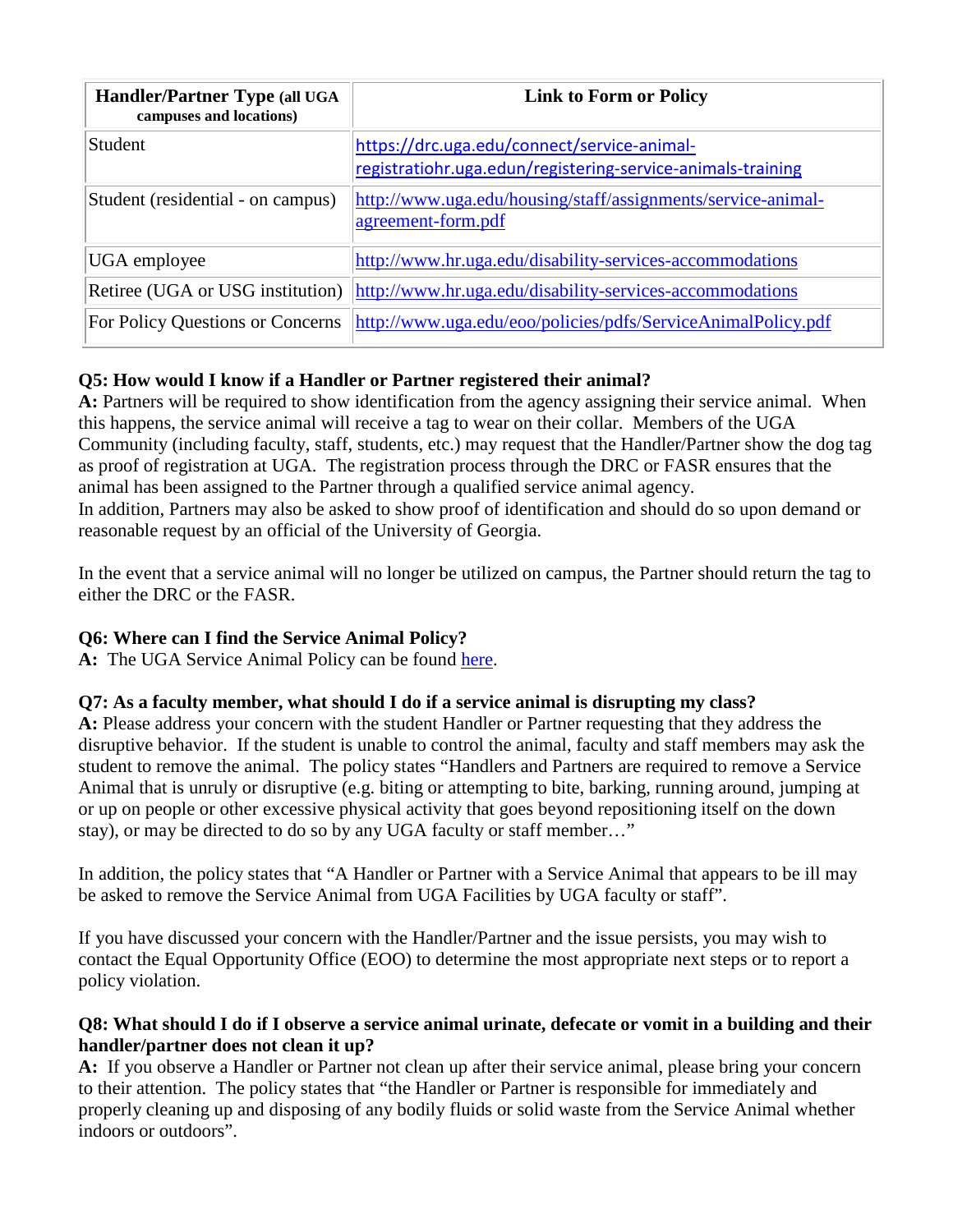The policy goes on to state that Handlers and Partners are responsible for the removal of any "liquid and solid wastes and disposal of the same". Finally, "Handlers and Partners are required to have in their possession at all times when accompanied by their Service Animals appropriate and sufficient cleaning materials and disposal bags whenever their Service Animals are present on UGA Facilities".

Handlers and Partners are required to carry disposal bags and may wish to carry disposable absorbent pads.

As a point of clarification, service animals are trained to relieve themselves on pavement in the event that they are assigned to a Handler that lives in a city or other area where there is little or no green space available to the animal.

If you find bodily fluids or waste from an animal but the Handler/Partner is not present, please report it to a building manager or the custodial staff for cleanup.

Also, if the incident happens repeatedly with a Handler/Partner, or repeatedly in the same location, you may wish to report this through the EOO [Online Form.](http://www.uga.edu/eoo/forms/ServiceAnimalReport&RequestForm.docx)

#### **Q9: As a handler/partner, is there someone I can talk with if I feel I am being mistreated due to having a service animal?**

**A:** Handlers who are also members of the Faculty, Staff or Administrators can contact the Office of Faculty and Staff Relations or the Equal Opportunity Office for consultation and support.

Student Handlers and Partners can contact the Disability Resource Center or the Equal Opportunity Office for consultation and support.

#### **Q10: As a handler/partner, can I appeal the prohibition of my service animal in a specific location? If so, how?**

**A:** If you believe that your service animal should receive access to a location prohibited by the policy or by a specific department or building, please contact the Equal Opportunity Office. Please plan to discuss the location, reason you and the service animal should receive access to the location, and the ways in which neither you nor the service animal are in danger or face concerns about safety or hygiene.

You may also wish to complete the [EOO Online Form](http://www.uga.edu/eoo/forms/ServiceAnimalReport&RequestForm.docx) to request access. You can provide the information specified in the paragraph above on the form.

#### **Q11: What can I do if I observe an aggressive service animal? (dog fight, biting, growling, etc.)**

**A:** You can report the name of the Handler or Partner or the registration number for the service animal to the Equal Opportunity Office, the Office of Faculty and Staff Relations, or the Disability Resource Center. The registration number for the service animal is located on the UGA tag attached to the animal's collar or can be requested from the Handler or Partner. You may also report the incident through the EOO Online Reporting form.

#### **Q12: What can I do if I observe a service animal being mistreated?**

**A:** If you believe that a registered service animal is being mistreated, you can report that to the Disability Resource Center or through the **EOO Online Reporting Form.** You will need the name of the Handler or Partner or the animal's registration number and be able to describe how you believe the animal is being mistreated. The registration number for the service animal is located on the UGA tag attached to the animal's collar or can be requested from the Handler or Partner.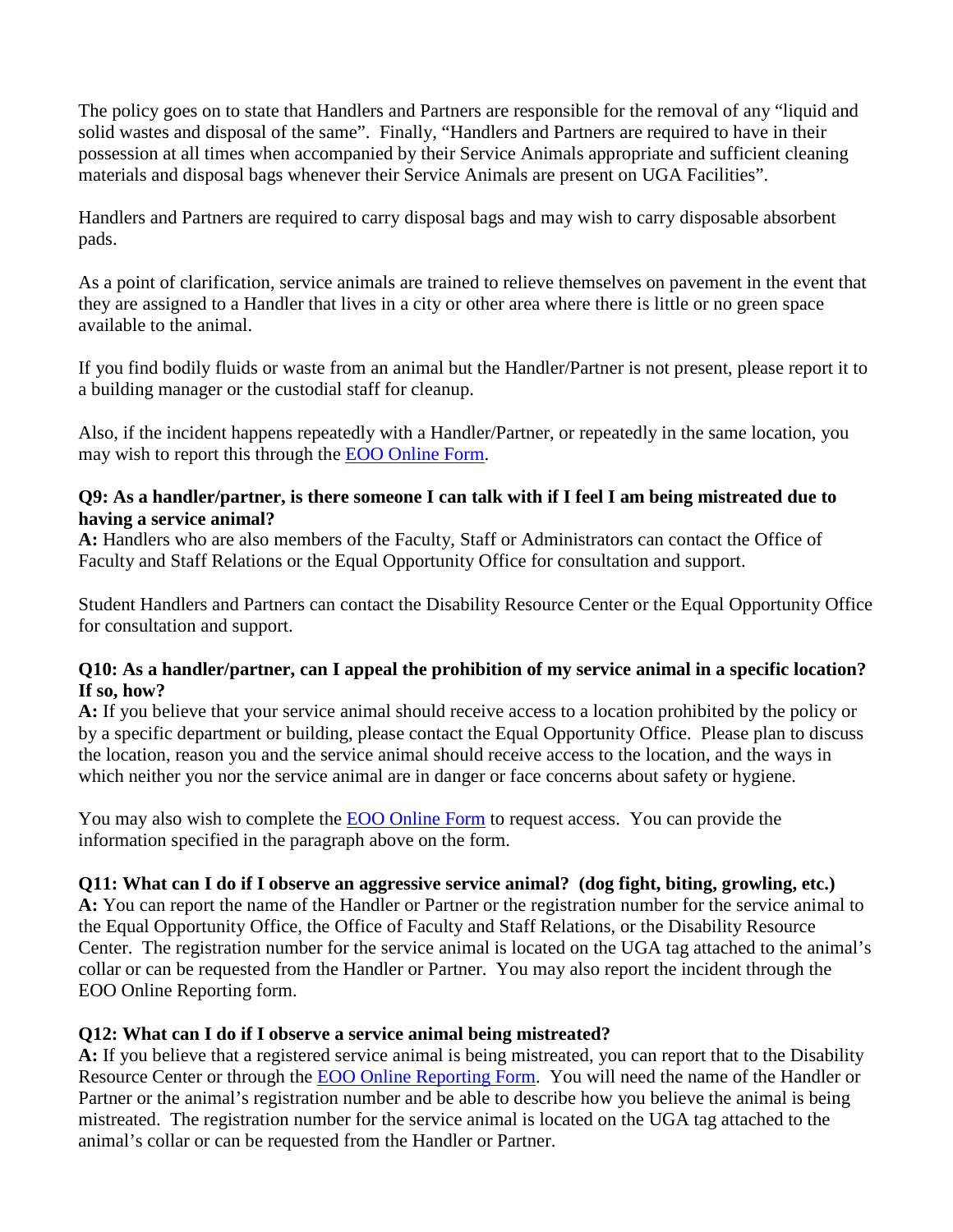## **Q13: What can I do if a service animal is bothering me?**

**A:** It is important to understand that service animals have a job to do aiding people who have a physical disability. Legally the animals are allowed to be on campus, in restaurants, shopping malls, on buses, and other locations where they can be of most use to their Handler. While in training, it is important for the service animal to experience many different settings, moving vehicles, loud and quiet environments, and many types of people. The more experience the dog gains while in training, the more effective they will be for a future Handler.

If you find that you are unable to tolerate the behavior of the service animal, please discuss your concern with the Handler or Partner and determine what solution(s) can be found.

#### **Q14: What do I do if I find out that a service animal is not registered on campus? (Or I want to report another Service Animal Policy violation?)**

**A:** If you believe that a service animal has not been registered on campus, please encourage the Handler or Partner to contact either the Disability Resource Center (for students) or the Office of Faculty and Staff Relations (for faculty, staff and administrators) in order to get registered. If you are uncomfortable approaching the Handler or Partner, contact the Equal Opportunity Office.

If you are aware of an animal that is being portrayed as a service animal in order to obtain access to UGA facilities, programs, services and activities but is not a true service animal, please contact the Equal Opportunity Office or fill out the [Online Reporting Form.](http://www.uga.edu/eoo/forms/ServiceAnimalReport&RequestForm.docx) If it is found that the policy has been violated the Human Resource Office or the Office of Student Conduct may be notified.

#### **Q15: What department(s) serves as resources for the Service Animal Policy?**

**A:** There are a few offices that serve as resources regarding the Service Animal Policy. If you are an employee of UGA and you have questions about registering your service animal, please contact the Office of Faculty and Staff Relations [\(http://www.hr.uga.edu/disability-services-accommodations\)](http://www.hr.uga.edu/disability-services-accommodations) or the Equal Opportunity Office [\(https://eoo.uga.edu/](https://eoo.uga.edu/) ). If you are a student who has questions about registering a service animal, you may contact the Disability Resource Center [\(http://drc.uga.edu/\)](http://drc.uga.edu/) or the Equal Opportunity Office [\(https://eoo.uga.edu/\)](https://eoo.uga.edu/). Anyone may contact the Equal Opportunity Office with questions about the policy, an animal's access to facilities, a Handler or Partner's rights and responsibilities with regard to having a service animal or any other general question.

| <b>Handler/Partner Type</b><br>(all UGA campuses and locations) | <b>UGA Resource Unit</b>                                               |
|-----------------------------------------------------------------|------------------------------------------------------------------------|
| Student                                                         | <b>Disability Resource Center</b>                                      |
| Student (residential - on campus)                               | Department of Housing                                                  |
| UGA employee                                                    | <b>Office of Faculty and Staff Relations</b>                           |
|                                                                 | Retiree (UGA or USG institution) Office of Faculty and Staff Relations |
| For Policy Questions or Concerns   Equal Opportunity Office     |                                                                        |

#### **Q16: Are there other departments that have policies related to service animals?**

**A:** Yes, there are a few additional policies and procedures to be aware of:

The Department of Housing has a Service Animal Policy which can be found at: Page 21 of the [Community Guide. https://housing.uga.edu/uploads/documents/community\\_guide\\_2016-2017.pdf](https://housing.uga.edu/uploads/documents/community_guide_2016-2017.pdf)